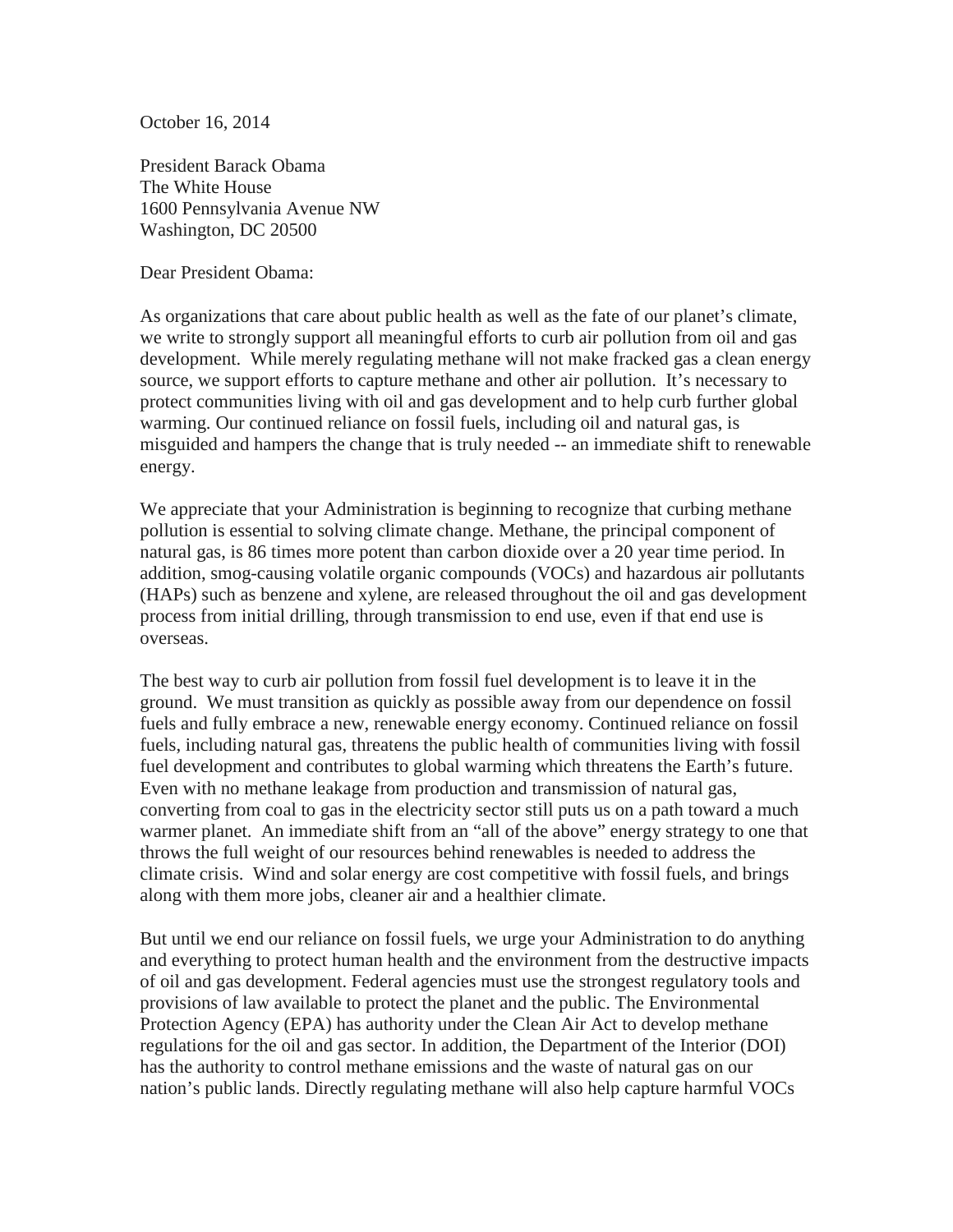and HAPs emitted by the oil and gas industry, pollution that triggers asthma attacks and aggravates respiratory conditions like bronchitis.

To reiterate, reducing methane emissions from the oil and gas industry will not make drilling and fracking safe, or natural gas "clean." Fossil fuel development is inherently risky and puts communities and our planet in jeopardy. Yet the oil and gas industry is exempt from many of our bedrock environmental laws, allowing them to pollute with impunity. Even when there are modestly protective laws on the books, they are rarely enforced. Regulators defer to industry needs over the well-being of surrounding communities.

The oil and gas industry must be held to the same standards as other major industries while we work as a nation to swiftly transition to a truly clean energy economy. Voluntary standards and other half measures are insufficient to cut harmful, climatedisrupting methane pollution from oil and gas operations and they will not adequately protect impacted communities. Voluntary standards also create a false sense of public security, when in fact public health is still at risk.

We must have strong methane regulations to control air pollution from oil and gas development, while simultaneously working to close the federal exemptions the industry enjoys. These stopgap measures will reduce climate pollution and protect communities in the short term, until this country makes the necessary transition away from dirty, dangerous fossil fuels.

Sincerely,

### **National and Regional Organizations**

Linda Capato 350.org

Annie Sartor Breast Cancer Action

Rose Braz Center for Biological Diversity

Ronald White Center for Effective Government

Lois Marie Gibbs Center for Health Environment & Justice

David M. Chambers Ph. D. Center for Science in Public Participation

Harriet Shugarman ClimateMama

Lynn Thorp Clean Water Action

Kathleen Rogers Earth Day Network

Jessica Ennis **Earthjustice** 

Lauren Pagel **Earthworks** 

Maura Cowley Energy Action Coalition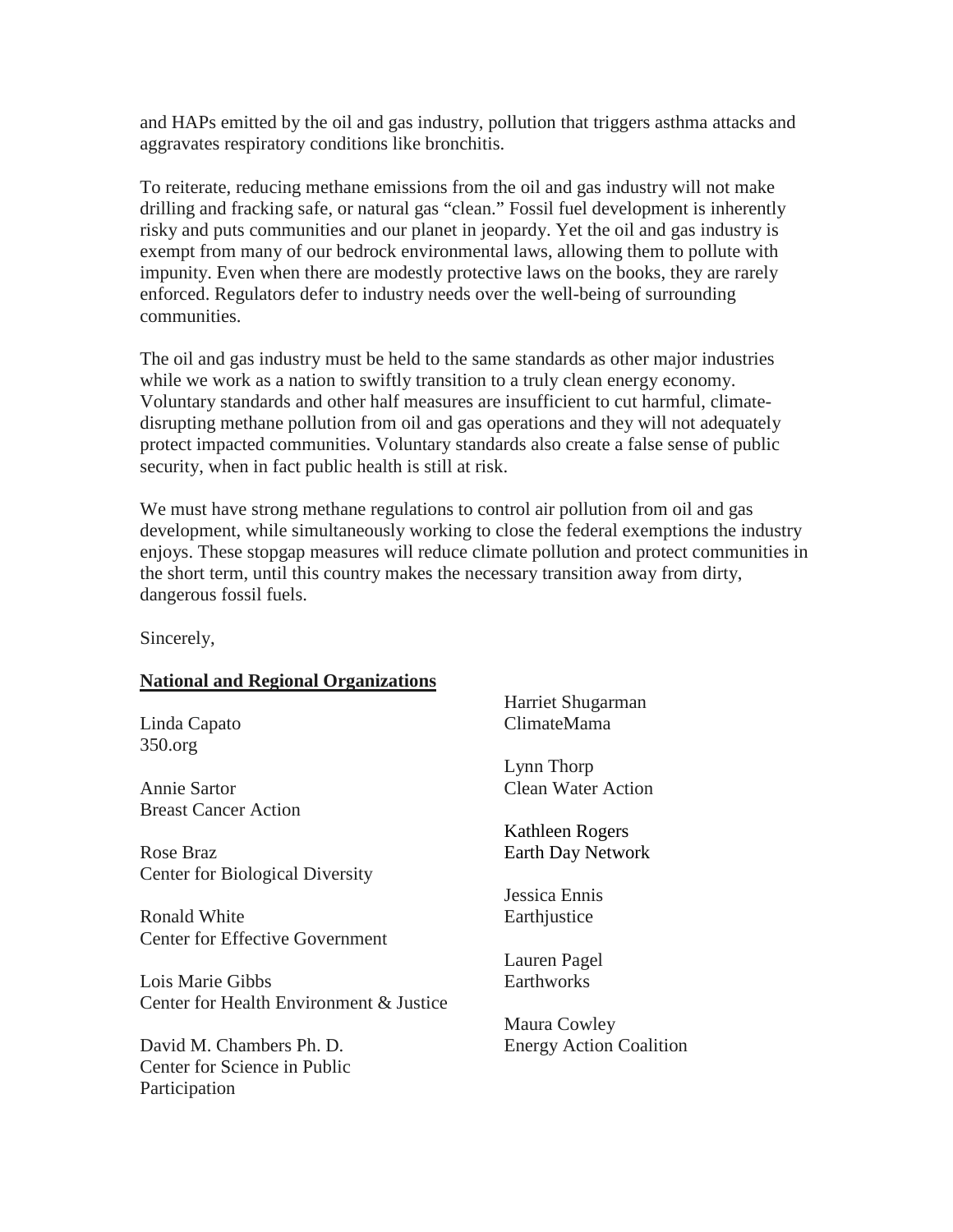John Rumpler Environment America

Drew Hudson Environmental Action

Ben Schreiber Friends of the Earth

Joseph B. Uehlein Labor Network for Sustainability

Dominique Browning Moms Clean Air Force

Barb Gottlieb Physicians for Social Responsibility

Allison Fisher Public Citizen

Deborah J. Nardone Sierra Club

Collin Rees **SustainUS** 

Evan Weber U.S. Climate Plan

### **Alaska**

Carl Wassilie Alaska's Big Village Network

Kristen Miller Alaska Wilderness League

### **California**

Stephen Murray Baldwin Hills Oil Watch

Michael Painter Californians for Western Wilderness Madeline Stano Center on Race Poverty & the Environment

Paul Ferrazzi Citizens Coalition for a Safe Community

Helen Conly Citizens for Responsible Oil & Gas

Brien Brennan Elder Creek Center For The Land

Dan Jacobson Environment California

Lauren Ornelas Food Empowerment Project

Gary Lasky Fresnans Against Fracking

Michelle Berditschevsky Mount Shasta Bioregional Ecology **Center** 

Dorothy Reik Progressive Democrats of the Santa Monica Mountains

Peg Mitchell SanDiego350

Lupe Anguiano Stewards of the Earth

Jean Okuye Valley Land Alliance

Tim Ream Wild Earth Guardians

## **Colorado**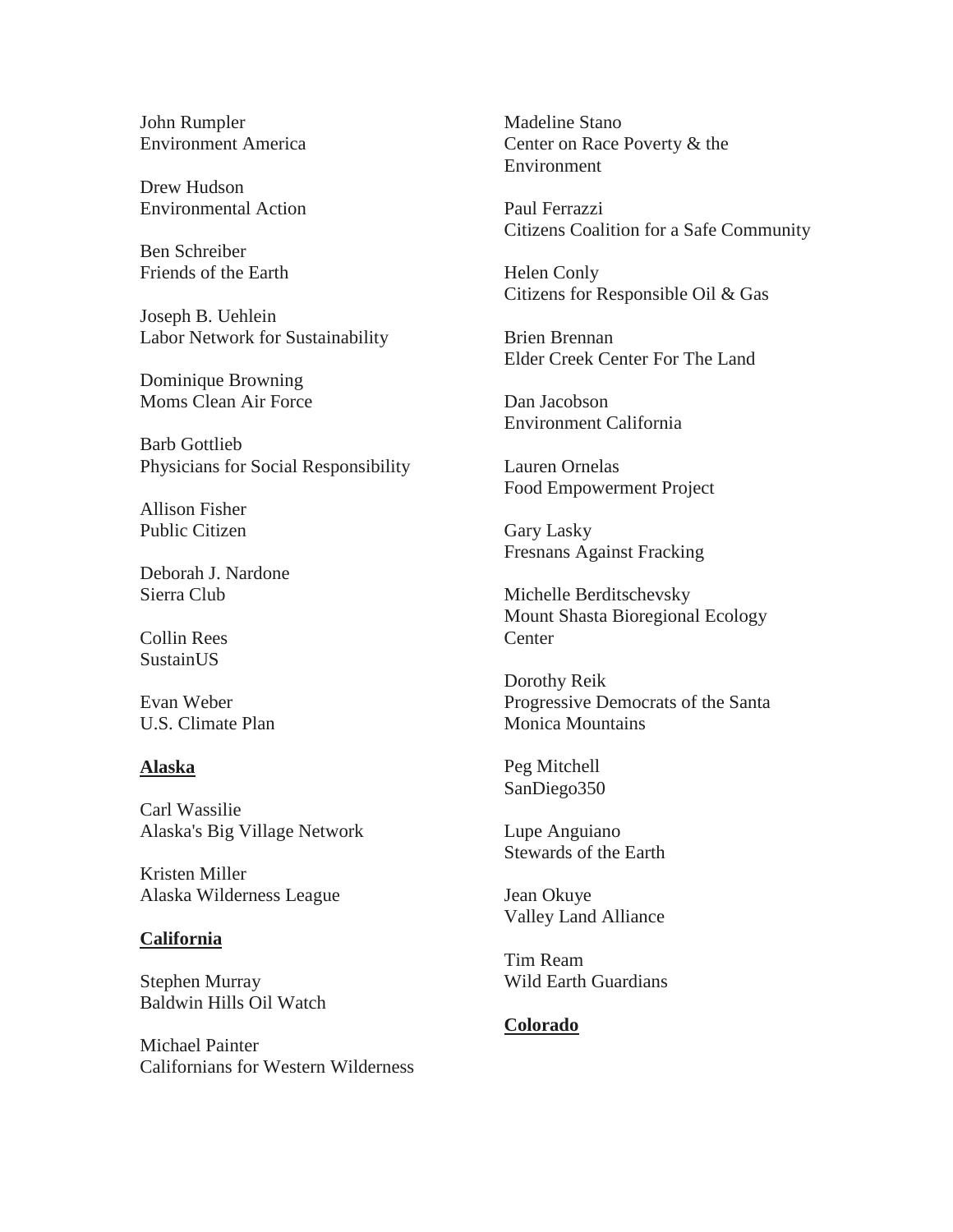Jim Ramey Citizens for a Healthy Community

Bruce Gordon EcoFlight

Shane Davis Fractivist.org

Dan Olson San Juan Citizens Alliance

Gary Wockner Ph.D Save the Colorado River Campaign

Frank Smith Western Colorado Congress

Sarah Sauter Western Slope Conservation Center

Peter Hart Wilderness Workshop

#### **Massachusetts**

Jane Winn Berkshire Environmental Action Team (BEAT)

Kathryn R. Eiseman Massachusetts PipeLine Awareness Network

Hattie Nestel Nuclear Free Future Coalition of Western Massachusetts

Don Ogden The Enviro Show

#### **Maryland**

Lea Callahan Calvert Citizens for a Healthy Community

Ted Glick Chesapeake Climate Action Network

Eric Robison Citizen Shale

Andy Galli Clean Water Action Maryland

Joanna Diamond Environment Maryland

Lore Rosenthal Greenbelt Climate Action Network

Elisabeth Hoffman Howard County Climate Change

Laurel Peltier Maryland Citizens for Safe Energy

Rebecca Ruggles Maryland Environmental Health **Network** 

Franz Gerner Ph. D. Myersville Citizens for a Rural Community

Annie Bristow Savage River Watershed Association

Matia Vanderbilt Save Western Maryland

#### **Montana**

Derf Johnson Montana Environmental Information **Center** 

### **North Carolina**

Therese Vick Blue Ridge Environmental Defense League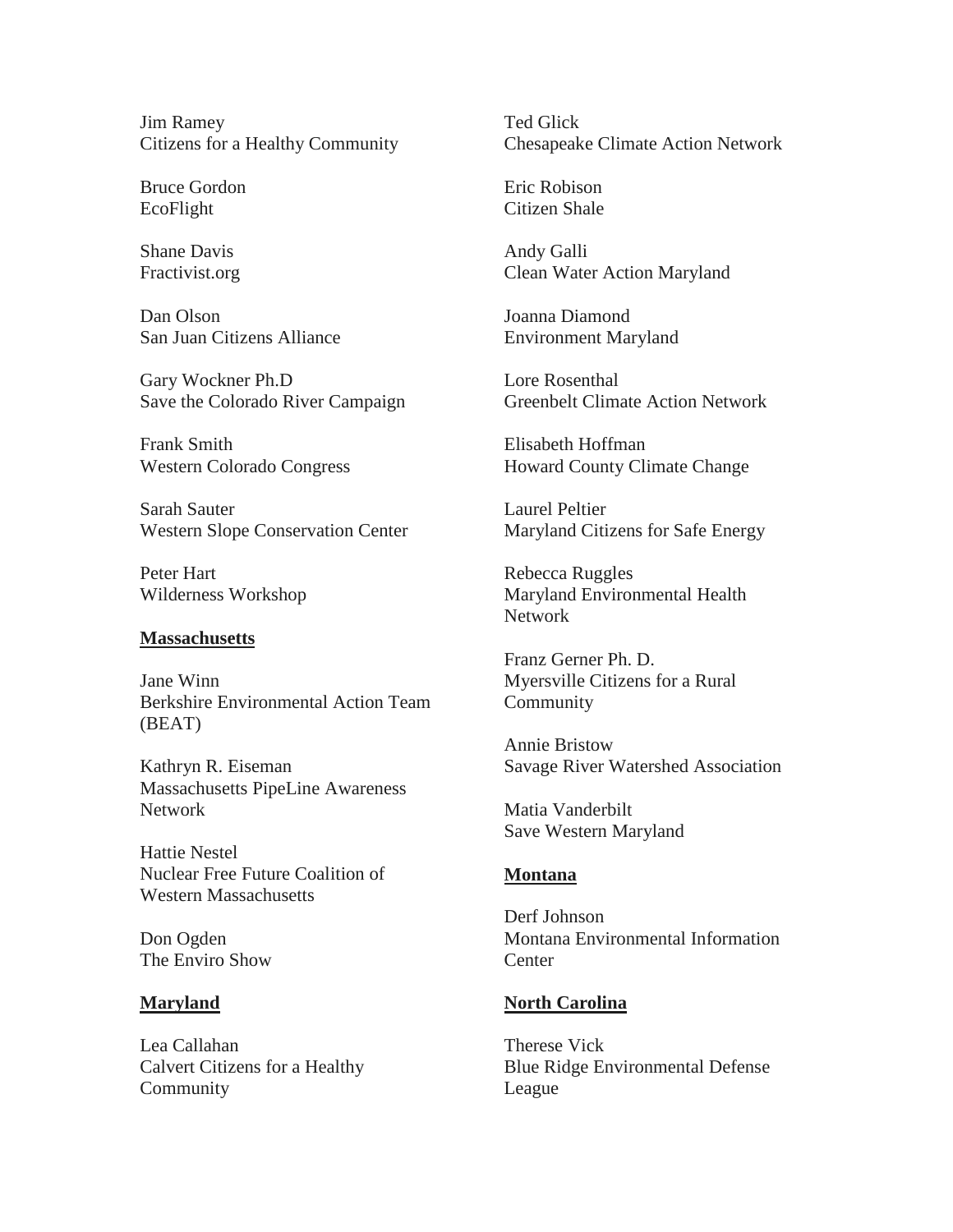Hope Taylor Clean Water for North Carolina

David Rogers Environment North Carolina

Pete MacDowell NC WARN

George Matthis River Guardian Foundation

## **Nevada**

Bob Fulkerson Progressive Leadership Alliance of Nevada

## **New Mexico**

Demis Foster Conservation Voters New Mexico

Erik Schlenker-Goodrich Western Environmental Law Center

### **New York**

Amanda Means Beacon Climate Action

Jill Wiener Catskill Citizens for Safe Energy

Wes Gillingham Catskill Mountainkeeper

Sarah Eckel Citizens Campaign for the Environment

Barbara Warren Citizens' Environmental Coalition

Joe Levine Citizens for Water Ellen Z. Harrison Coalition to Protect Communities from Fracking's Collateral Damage

Buck Moorhead  $H2O$ 

Pramilla Malick Protect Orange County

Seth B.C. Shonkoff Ph.D. MPH PSE Healthy Energy

Kate Hudson Riverkeeper Inc.

Allegra Schecter ROAR Against Fracking

Clare Donohue Sane Energy Project

Ryan Clover Shakeshock Action Alliance

Pramilla Malick Stop the Minisink Compressor Station

Ling Tsou United For Action

Mary Beilby Gas Drilling Awareness for Cortland County

Sheila Cohen SUNY Cortland Center for Gender and Intercultural Studies Environmental Justice Committee

B. Arrindell Damascus Citizens for Sustainability

# **Ohio**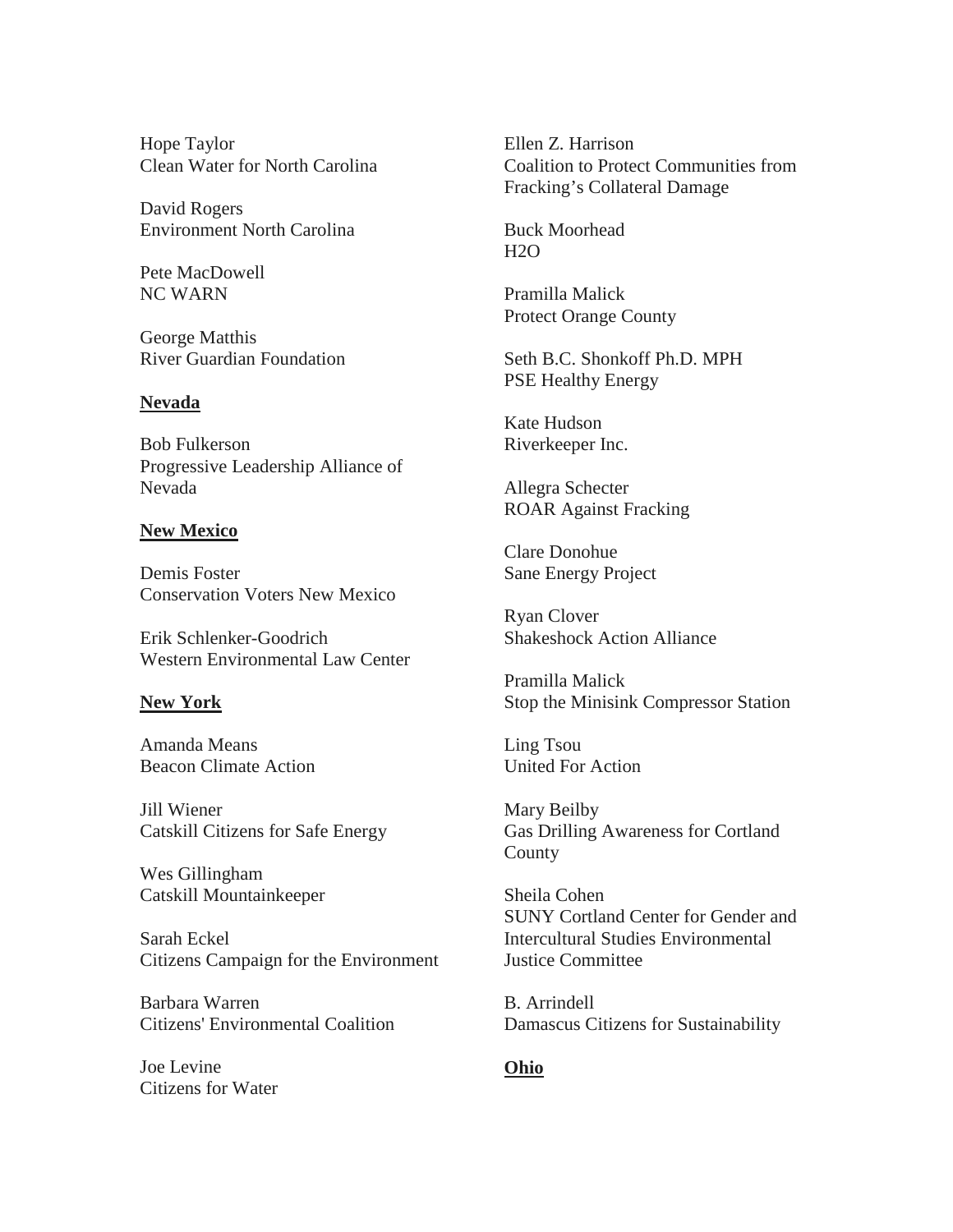Kathie Jones Concerned Citizens of Medina County

Lea Harper FreshWater Accountability Project

Vanessa Pesec Network for Oil and Gas Accountability and Protection

John M. Morgan Ohio Valley Peace

Rich Sidwell Raven Rocks Inc.

Joanne Gerson Southwest Ohio No Frack Forum

Dorothy Faller West Shore Unitarian Universalist Church FACT

Heather Cantino Athens County Fracking Action Network

### **Oregon**

Dr. Tom Kerns Environment and Human Rights Advisory

Alan Journet Ph.D. Southern Oregon Climate Action Now

### **Pennsylvania**

Rebecca Roter Breathe Easy Susquehanna County

Catherine Smith ChicoryLane Farm

Matt Walker Clean Air Council Tracy Carluccio Delaware Riverkeeper Network

Jay Sweeney Green Party of Pennsylvania

Julie Ann Edgar Lehigh Valley Gas Truth

Michael Helfrich Lower Susquehanna Riverkeeper

Beverly Braverman Mountain Watershed Association

Melinda Hughes-Wert Nature Abounds

Jenny Lisak Pennsylvania Alliance for Clean Water and Air

Lynda Farrell Pipeline Safety Coalition

Rabbi Arthur Wasko Ph. D. The Shalom Center

### **Tennessee**

Axel C. Ringe Tennessee Chapter Sierra Club

Sandra K. Goss Tennessee Citizens for Wilderness Planning

## **Texas**

Ed Soph Denton Drilling Awareness Group

Marisol Cortez Esperanza Peace and Justice Center